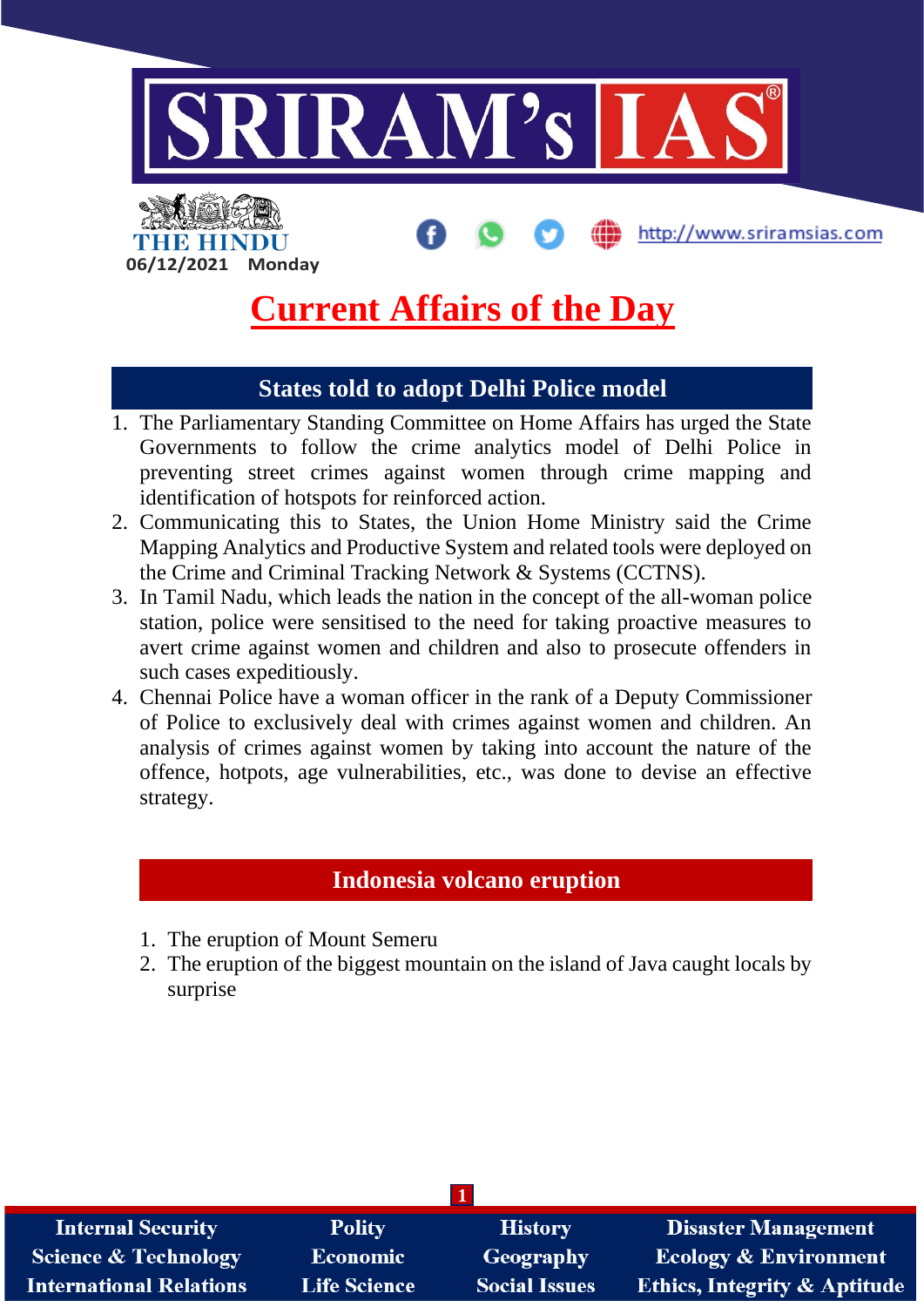

## **ART Bill plugs longstanding regulatory deficit. Ways must be found to make it more inclusive**

The Lok Sabha passed the Assisted Reproductive Technology (ART) Regulation Bill that sets standards and codes of conduct for fertility clinics and sperm banks in the country.

| <b>Internal Security</b>       | <b>Polity</b>       | <b>History</b>       | <b>Disaster Management</b>              |
|--------------------------------|---------------------|----------------------|-----------------------------------------|
| Science & Technology           | Economic            | <b>Geography</b>     | <b>Ecology &amp; Environment</b>        |
| <b>International Relations</b> | <b>Life Science</b> | <b>Social Issues</b> | <b>Ethics, Integrity &amp; Aptitude</b> |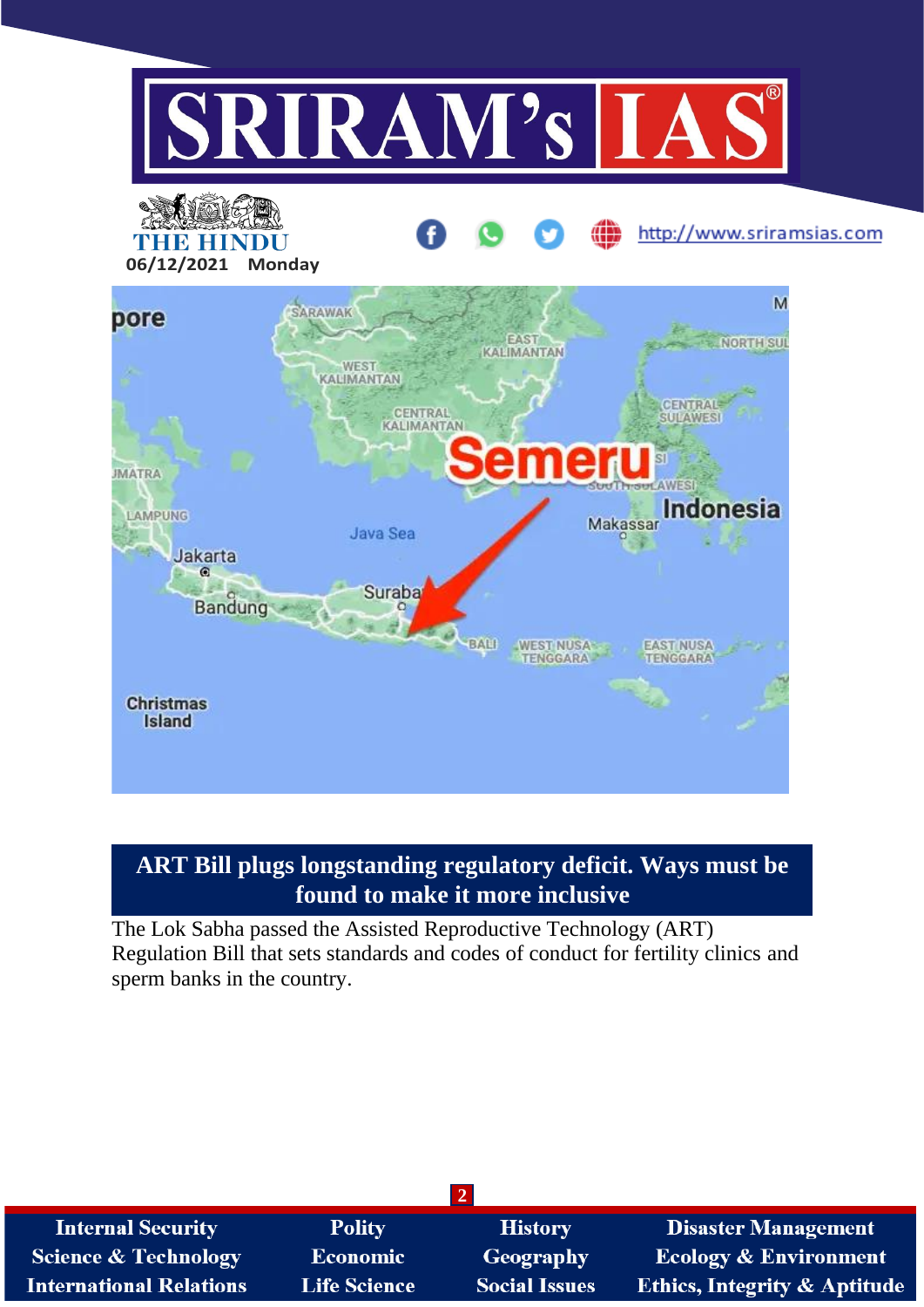



#### **Increasing Demand for ART:**

- 1. The piece of legislation caters to a longstanding need. In the past 20 years, the increase in the number of ART clinics in India has been amongst the highest in the world.
- 2. They cater to the burgeoning medical tourism industry and significantly, to a growing section of the country's population that is turning to ARTs such as gamete donation, intrauterine dissemination, in-vitro fertilisation and intracytoplasmic sperm injection to have children.
- 3. Because of declining fertility rates, a substantial section of Indians marrying later than the generation before them, and the increasing provenance of single parenthood, the use of such technologies is bound to grow.

### **Challenges in the ART sector:**

- 1. At the same time, more than 80 per cent of clinics in the country offering ART facilities are reportedly unregistered. The ethical, as well as safety-related issues germane to this regulatory deficit, have been a part of the conversation for two decades.
- 2. The ICMR did lay down guidelines for ART clinics in 2005. But these protocols did not have any legislative backing.

#### **Provisions of the bill:**

- 1. If the ART Bill becomes a law, it would be incumbent on clinics to ensure that commissioning couples, women and gamete donors are tested according to the established protocols.
- 2. It also provides for a database of ART clinics in the country.

| <b>Internal Security</b>        | <b>Polity</b>       | <b>History</b>       | <b>Disaster Management</b>       |
|---------------------------------|---------------------|----------------------|----------------------------------|
| <b>Science &amp; Technology</b> | <b>Economic</b>     | <b>Geography</b>     | <b>Ecology &amp; Environment</b> |
| <b>International Relations</b>  | <b>Life Science</b> | <b>Social Issues</b> | Ethics, Integrity & Aptitude     |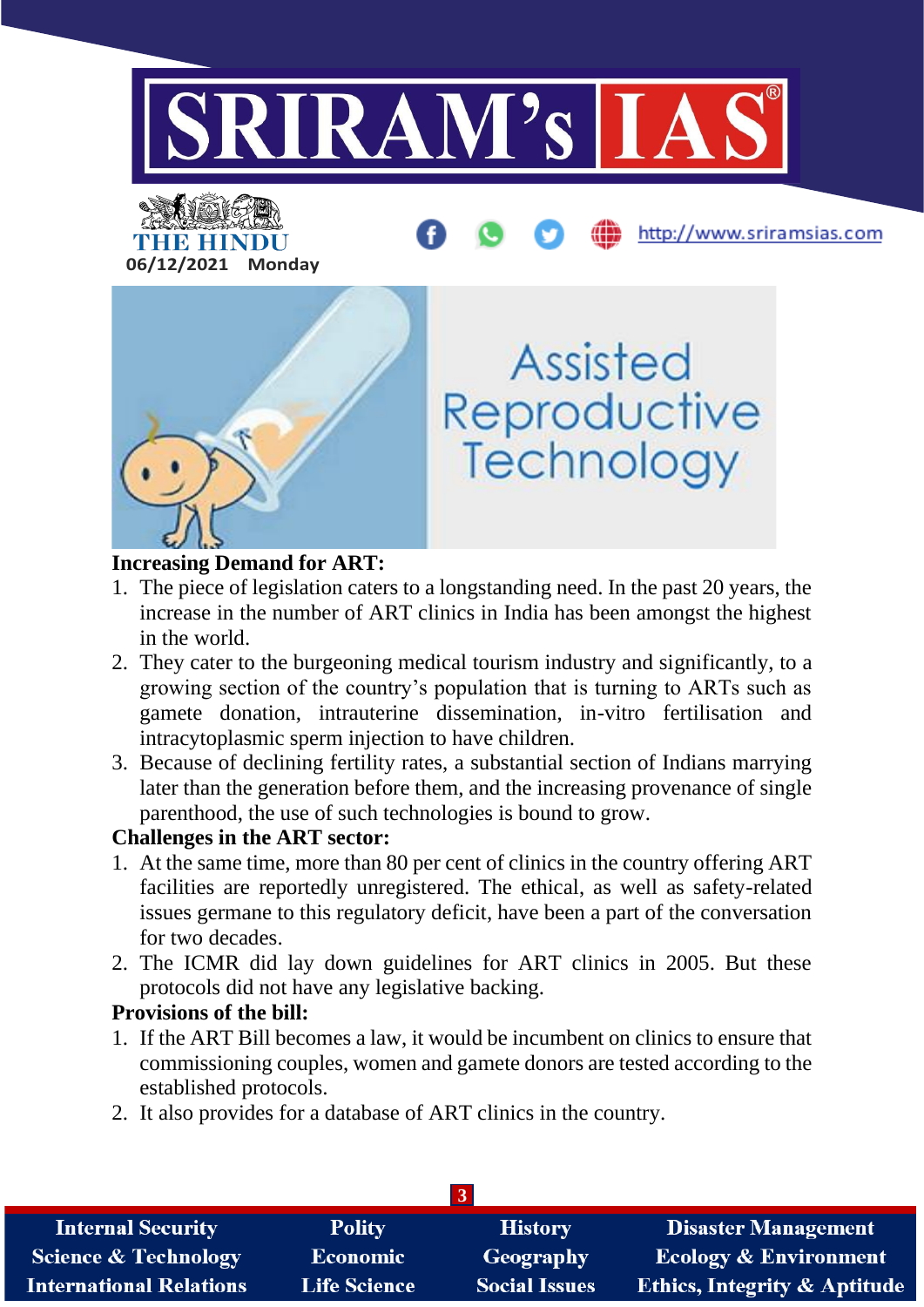

**06/12/2021 Monday**

- 3. The Bill does tick several right boxes in stipulating that the clinics provide counselling about the chances of success, costs, side-effects and risks, including that of multiple pregnancies.
- 4. Importantly, it talks of informed consent of donors and legalises ART procedures for live-in couples and single women.
- 5. However, as several members pointed out in the debate in the Lok Sabha, the bill discriminates against LGBTQ and single male parents.
- 6. It goes against the spirit of the Supreme Court's landmark verdict in Navtej Johar v Union of India and assumes a formalistic position on the rights of same-sex couples to raise a family.

It seems that the heteronormative line of thinking of the Surrogacy Bill passed by the Lok Sabha in 2019 — the Rajya Sabha referred it to a select committee — has driven the ART Bill when it should have been the other way around given that the ART sector is more expansive than the surrogacy sector. The Upper House must take the conversation further and make sure that the law keeps up with the inclusive potential of reproductive technologies.



**4**

**Internal Security Science & Technology International Relations** 

**Polity Economic Life Science** 

**History Geography Social Issues** 

**Disaster Management Ecology & Environment Ethics, Integrity & Aptitude**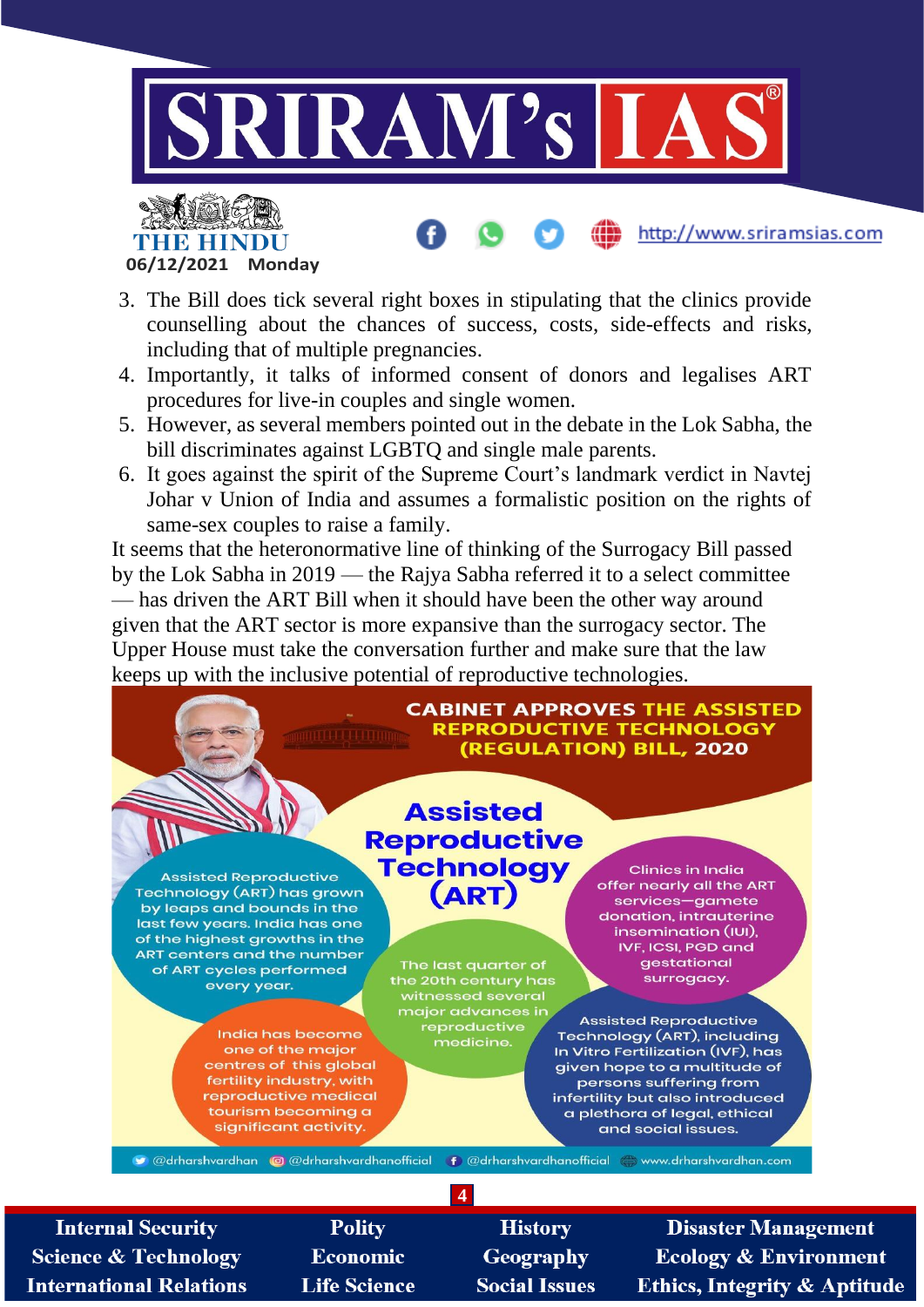

# **Assisted Reproductive Technology- definition**

- Assisted reproductive technology (ART): all treatments or procedures that involve the in vitro handling of both human oocytes and sperm or of embryos for the purpose of establishing a pregnancy. Expression and control
- These include:
	- In vitro fertilization (IVF)
	- Gamete intrafallopian transfer (GIFT)
	- Zygote intrafallopian transfer (ZIFT)
	- Intracytoplasmic sperm injection (ICSI)
	- Surrogacy



### **Precious resource in peril**

The two reports — ASER 2021 and NFHS-5 — capture the picture of real India, unlike the BSE index or the NIFTY index that capture the health of no more than 100 listed companies.

#### **Two Reports, Key Conclusions**

The two reports assess the impact of the pandemic. They cannot be brushed aside as the results of a one-off occurrence. The conclusions of the reports are depressing. Let me list the key findings:

#### **ASER 2021 (Rural):**

- 1. There is a clear shift in enrollment from private to government schools.
- 2. There is a steady increase in children taking 'tuition'.
- 3. Smartphone ownership has increased but children's access remains an issue.
- 4. There is a decrease in learning support at home as schools reopen.
- 5. There is a slight increase in learning materials available for children.

#### **NFHS 2019-21:**

1. The Total Fertility Rate has reached 2.0 (slightly below the replacement rate), but the population of the three states (also among the poorest) continues to grow at a higher rate.

| <b>Internal Security</b>        | <b>Polity</b>       | <b>History</b>       | <b>Disaster Management</b>              |
|---------------------------------|---------------------|----------------------|-----------------------------------------|
| <b>Science &amp; Technology</b> | <b>Economic</b>     | Geography            | <b>Ecology &amp; Environment</b>        |
| <b>International Relations</b>  | <b>Life Science</b> | <b>Social Issues</b> | <b>Ethics, Integrity &amp; Aptitude</b> |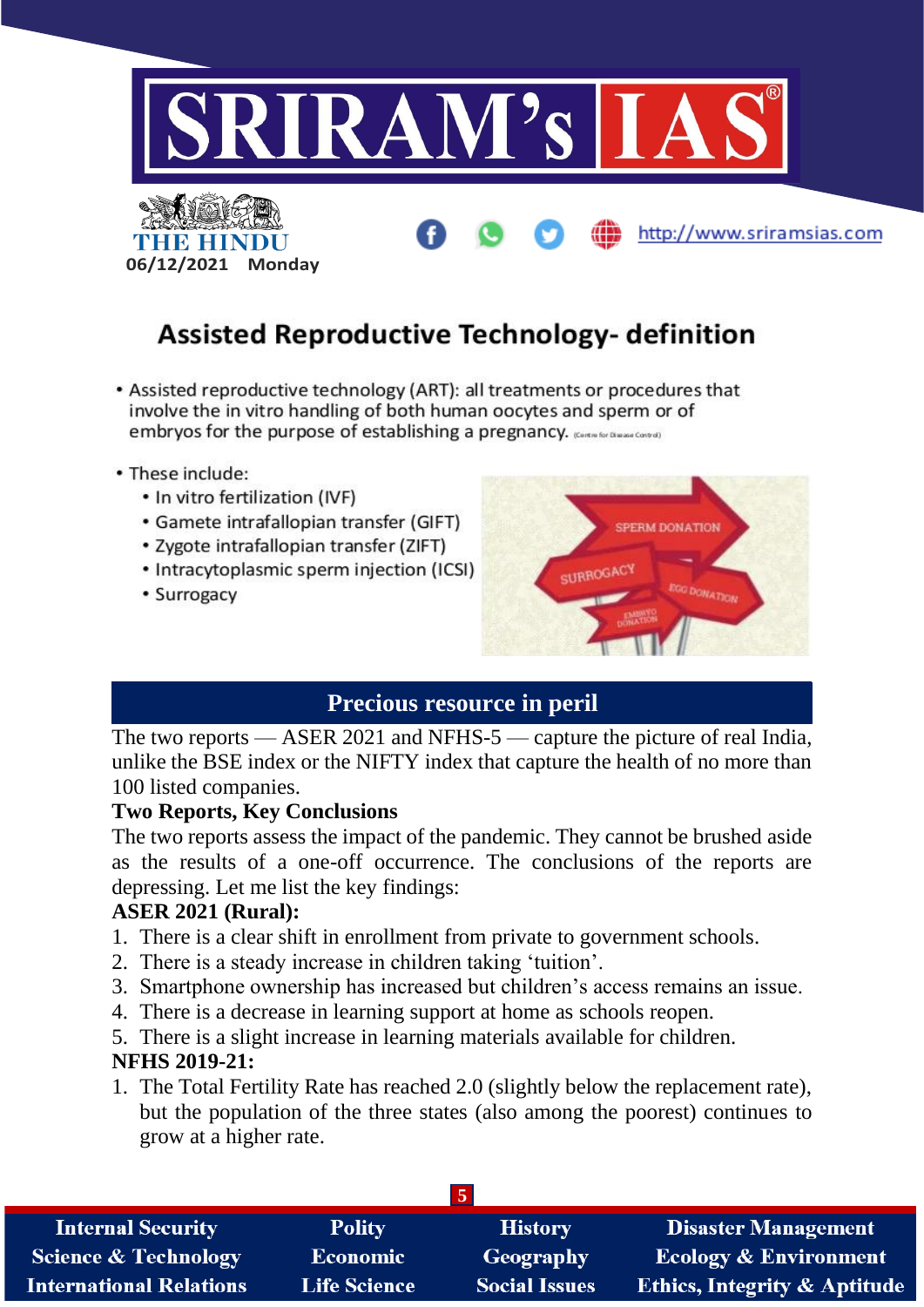



2. Sex ratio among children born in the last five years has dropped inexplicably to 929 (females to males).

http://www.sriramsias.com

- 3. Sanitation, Clean Fuel and Health issues continue to be challenges to millions of families.
- 4. Mortality rates are falling, but are unacceptably high.
- 5. Stunting, Wasting and Anaemia are grave challenges to children.

Juxtapose the first set of conclusions on Education with the second set of conclusions on Health. It will be evident that the most precious resource of any country — children — is neglected in India, and there is scarcely any public discussion on the subject.

#### **Key Findings:**

- 1. Couples have fewer children, but they are not giving birth to an approximately equal number of male and female children.
- 2. The three poorest states continue to be badly governed. They are adding to the population at a rate higher than the national average. That means more children are being added in poor states. Poverty alleviation measures seem to have failed in these states
- 3. Despite tall claims, India is not yet Open Defecation Free. The free-cylinder scheme (now called Ujjwala) is not the success that it is claimed to be.
- 4. While health infrastructure and health services have improved, maternal and child health are still neglected. We cannot accept a situation where many children are dying at birth (24.9 per thousand), during infancy (35.2) and within the first five years  $(41.9)$ .
- 5. For the children who survive, nutrition is a big challenge. This is captured in the disconcertingly high percentage of stunting (35.5 per cent), wasting (19.3) and the nutritional deficiency (32.1).

#### **Learning Loss:**

- 1. The 'learning loss' in 2020-21 and 2021-22 has been colossal. Schools had been closed for 73 weeks against a global average of 35 weeks. Children have moved from private schools to government schools because of migration and financial distress.
- 2. The capacity of government schools to absorb the increased number of children is doubtful and many children were observed sitting in multi-grade classrooms.

| <b>Internal Security</b>        | <b>Polity</b>       | <b>History</b>       | <b>Disaster Management</b>              |
|---------------------------------|---------------------|----------------------|-----------------------------------------|
| <b>Science &amp; Technology</b> | <b>Economic</b>     | Geography            | <b>Ecology &amp; Environment</b>        |
| <b>International Relations</b>  | <b>Life Science</b> | <b>Social Issues</b> | <b>Ethics, Integrity &amp; Aptitude</b> |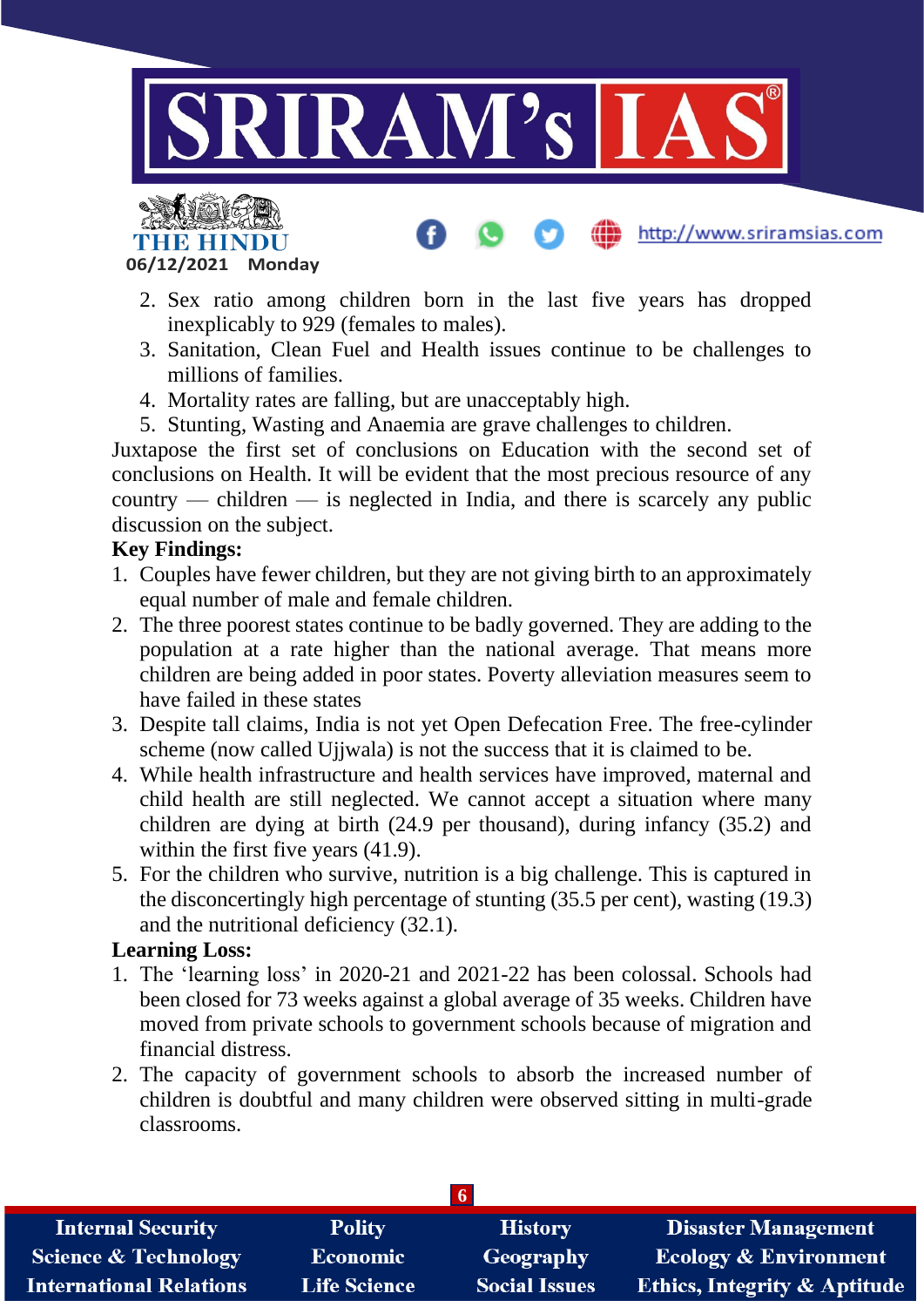

3. Only 39.8 per cent reported receiving learning material when schools had been shut. Foundational skills (reading and arithmetic) were woefully short of the level of the class.



**06/12/2021 Monday**

Guiarat had the Sugarat Had the<br>highest share of<br>children (79.7%)<br>aged 6-59 aged 6-59<br>months who were anaemic in<br>NFHS-5



Among the<br>major States,<br>Chhattisgarh<br>recorded the<br>highest increase<br>annemic children anaemic children<br>in NFHS-5 compared to<br>NFHS-4



More than 60%<br>of children were<br>anaemic in rural<br>and urban areas

#### **Urban and**

**Urban and**<br> **rural**  $\vert$  The chart<br>
plots the share of<br>
anaemic children<br>
in rural areas of a<br>
State/UT in NFHS-<br>
5 against the share<br>
of such children<br>
in urban areas.<br>
The States in the in urban areas.<br>The States in the shaded region<br>had a relatively<br>high **prevalence** of anaemia among<br>children in rural<br>and urban areas

#### Anaem among children on the rise

The progress made in reducing the<br>prevalence of anaemia among children<br>between 2005 and 2015 has been derailed as a higher proportion of<br>children aged 6-59 months have been children aged 6-59 months have been<br>found to be anaemic in India, according<br>to the National Family Health Survey-5<br>(2019-21) compared to NFHS-4 (2015-<br>16). In 30 out of the 36 States/UTs, For the solution of the solution of the age group<br>were found to be anaemic in 2019-20.<br>More worryingly, the proportion of<br>anaemic children increased in 29 States/<br>UTs in NFHS-5 compared to NFHS-4. A relatively higher share of children were<br>found to be anaemic in several northern and western States in rural and urban<br>areas. By **Sumant Sen** 

#### **Prevalence of anaemia**

The share of anaemic children aged 6-59<br>The share of anaemic children aged 6-59<br>months in NFHS-5 (2019-21) increased to NFHS-4 (2015-16)<br>and was closer to levels recorded in NFHS-3<br>2005-06.  $(2005-06)$ 



#### **State-wise prevalence**

The map shows the State-wise percentage of<br>children aged 6-59 months who were anaemic,<br>according to NFHS-5. The share of anaemic<br>children was more than 70% in nine out of the<br>36 States/UTs. Kerala was the only State where<br>



#### **Change from NFHS-4**

The map shows the State-wise change in the<br>share of children aged 6-59 months who were<br>anaemic in NFHS-5 compared to NFHS-4.<br>Assam, Mizoram and Chhattisgarh recorded<br>the highest increases. The share of anaemic<br>children fel



**Internal Security Science & Technology International Relations** 

**Polity Economic Life Science** 

**History** Geography **Social Issues** 

**7**

**Disaster Management Ecology & Environment Ethics, Integrity & Aptitude**